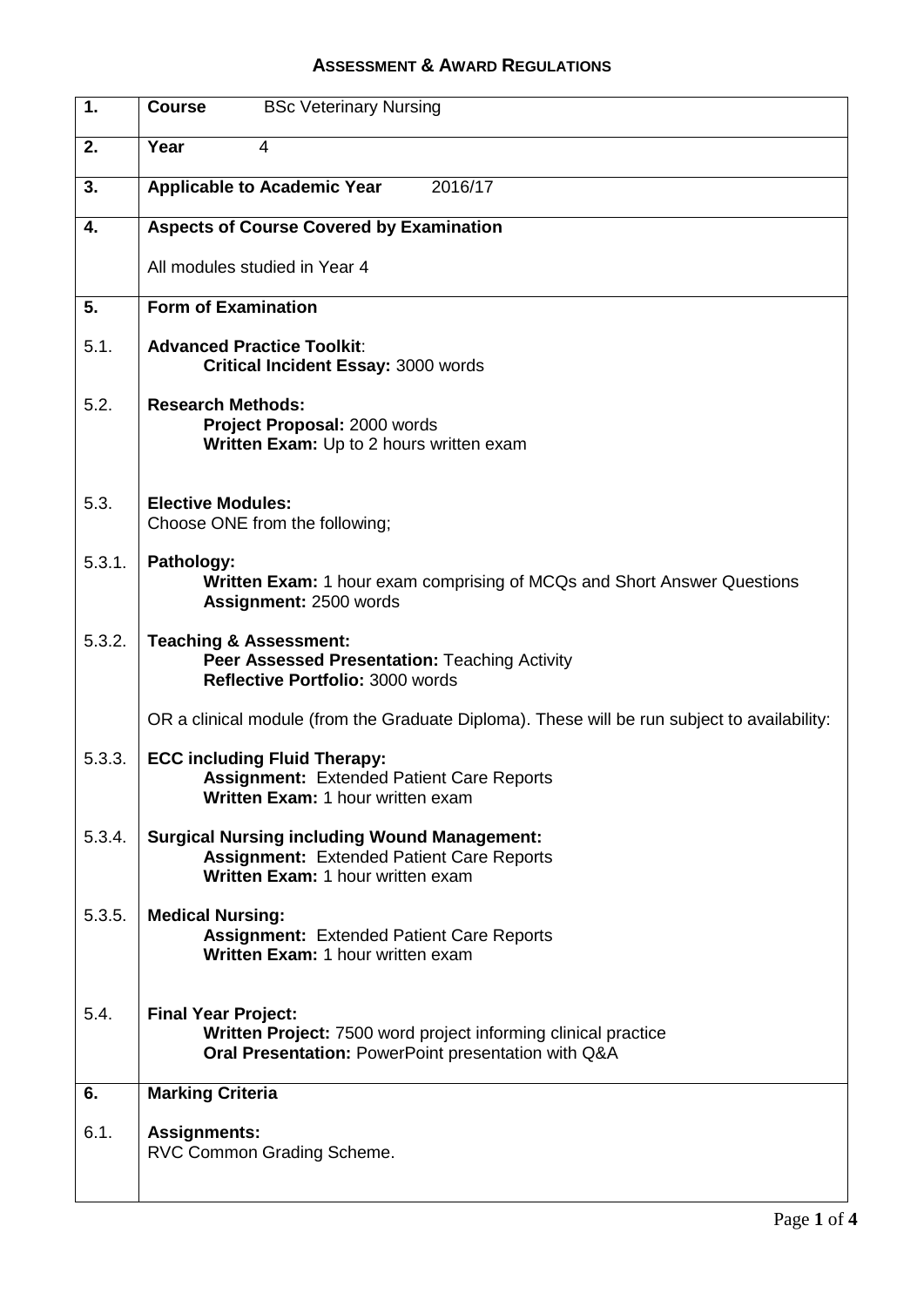## **ASSESSMENT & AWARD REGULATIONS**

| 6.2.   | <b>Multiple Choice Questions:</b><br>The pass mark for the MCQ examinations as a whole will be set according to approved and<br>accepted standard setting protocols, normalised and then scaled. The number of marks<br>available for each type of question will be clearly stated on the examination paper. A<br>question left unanswered or deleted by the candidate will score zero. |                                      |                               |                       |  |  |
|--------|-----------------------------------------------------------------------------------------------------------------------------------------------------------------------------------------------------------------------------------------------------------------------------------------------------------------------------------------------------------------------------------------|--------------------------------------|-------------------------------|-----------------------|--|--|
| 6.3.   | <b>Short Answer Questions</b><br>Short Answer Questions are marked against the College's 0-10 marking scheme.                                                                                                                                                                                                                                                                           |                                      |                               |                       |  |  |
| 6.4.   | <b>Oral Presentations &amp; Oral Examinations</b><br>The College marking scheme for Oral Presentations will be used for all appropriate<br>presentations and the marking scheme for Masters Research Project Oral Examinations<br>will be used for appropriate Oral Exams.                                                                                                              |                                      |                               |                       |  |  |
| 7.     | <b>Allocation of Marks and any Additional Requirements</b>                                                                                                                                                                                                                                                                                                                              |                                      |                               |                       |  |  |
|        | <b>First Sit</b>                                                                                                                                                                                                                                                                                                                                                                        | Weighting<br>within<br><b>Module</b> | <b>Credit</b><br><b>Value</b> | <b>Resit</b>          |  |  |
| 7.1.   | <b>Advanced Practice Toolkit:</b>                                                                                                                                                                                                                                                                                                                                                       |                                      |                               | As first sit.         |  |  |
|        | <b>Critical Incident Essay:</b>                                                                                                                                                                                                                                                                                                                                                         |                                      | 20 credits                    | A module              |  |  |
| 7.2.   | <b>Research Methods:</b>                                                                                                                                                                                                                                                                                                                                                                | 100%                                 |                               | passed at the         |  |  |
|        | Project Proposal:                                                                                                                                                                                                                                                                                                                                                                       |                                      | 20 credits                    | second<br>attempt may |  |  |
|        | <b>Written Exam:</b>                                                                                                                                                                                                                                                                                                                                                                    | 50%                                  |                               | only be               |  |  |
|        |                                                                                                                                                                                                                                                                                                                                                                                         | 50%                                  |                               | awarded a             |  |  |
|        |                                                                                                                                                                                                                                                                                                                                                                                         |                                      |                               | maximum of            |  |  |
| 7.3.   | <b>Elective Modules: ONE from the following;</b>                                                                                                                                                                                                                                                                                                                                        |                                      |                               | 40%                   |  |  |
| 7.3.1. | Pathology:                                                                                                                                                                                                                                                                                                                                                                              |                                      | Each<br><b>Elective</b>       |                       |  |  |
|        | <b>Written Exam:</b>                                                                                                                                                                                                                                                                                                                                                                    |                                      | module is                     |                       |  |  |
|        | Assignment:                                                                                                                                                                                                                                                                                                                                                                             | 50%                                  | worth 20                      |                       |  |  |
|        |                                                                                                                                                                                                                                                                                                                                                                                         | 50%                                  | credits                       |                       |  |  |
| 7.3.2. | <b>Teaching &amp; Assessment:</b>                                                                                                                                                                                                                                                                                                                                                       |                                      |                               |                       |  |  |
|        | Peer Assessed Presentation:                                                                                                                                                                                                                                                                                                                                                             |                                      |                               |                       |  |  |
|        | <b>Reflective Portfolio:</b>                                                                                                                                                                                                                                                                                                                                                            | 50%<br>50%                           |                               |                       |  |  |
| 7.3.3. | <b>ECC inc Fluid Therapy:</b>                                                                                                                                                                                                                                                                                                                                                           |                                      |                               |                       |  |  |
|        | Assignment:                                                                                                                                                                                                                                                                                                                                                                             |                                      |                               |                       |  |  |
|        | <b>Written Exam:</b>                                                                                                                                                                                                                                                                                                                                                                    | 50%                                  |                               |                       |  |  |
|        |                                                                                                                                                                                                                                                                                                                                                                                         | 50%                                  |                               |                       |  |  |
| 7.3.4. | <b>Surgical Nursing inc Wound Management:</b><br>Assignment:                                                                                                                                                                                                                                                                                                                            |                                      |                               |                       |  |  |
|        | <b>Written Exam:</b>                                                                                                                                                                                                                                                                                                                                                                    | 50%                                  |                               |                       |  |  |
|        |                                                                                                                                                                                                                                                                                                                                                                                         | 50%                                  |                               |                       |  |  |
| 7.3.5. | <b>Medical Nursing:</b>                                                                                                                                                                                                                                                                                                                                                                 |                                      |                               |                       |  |  |
|        | Assignment:<br><b>Written Exam:</b>                                                                                                                                                                                                                                                                                                                                                     | 50%                                  |                               |                       |  |  |
|        |                                                                                                                                                                                                                                                                                                                                                                                         | 50%                                  |                               |                       |  |  |
|        |                                                                                                                                                                                                                                                                                                                                                                                         |                                      |                               |                       |  |  |
| 7.4.   | <b>Final Year Project:</b>                                                                                                                                                                                                                                                                                                                                                              |                                      |                               |                       |  |  |
|        | <b>Written Project:</b>                                                                                                                                                                                                                                                                                                                                                                 |                                      | 60 credits                    |                       |  |  |
|        | <b>Project Presentation:</b>                                                                                                                                                                                                                                                                                                                                                            | 80%<br>10%                           |                               |                       |  |  |
|        | Supervisor's Assessment:                                                                                                                                                                                                                                                                                                                                                                | 10%                                  |                               |                       |  |  |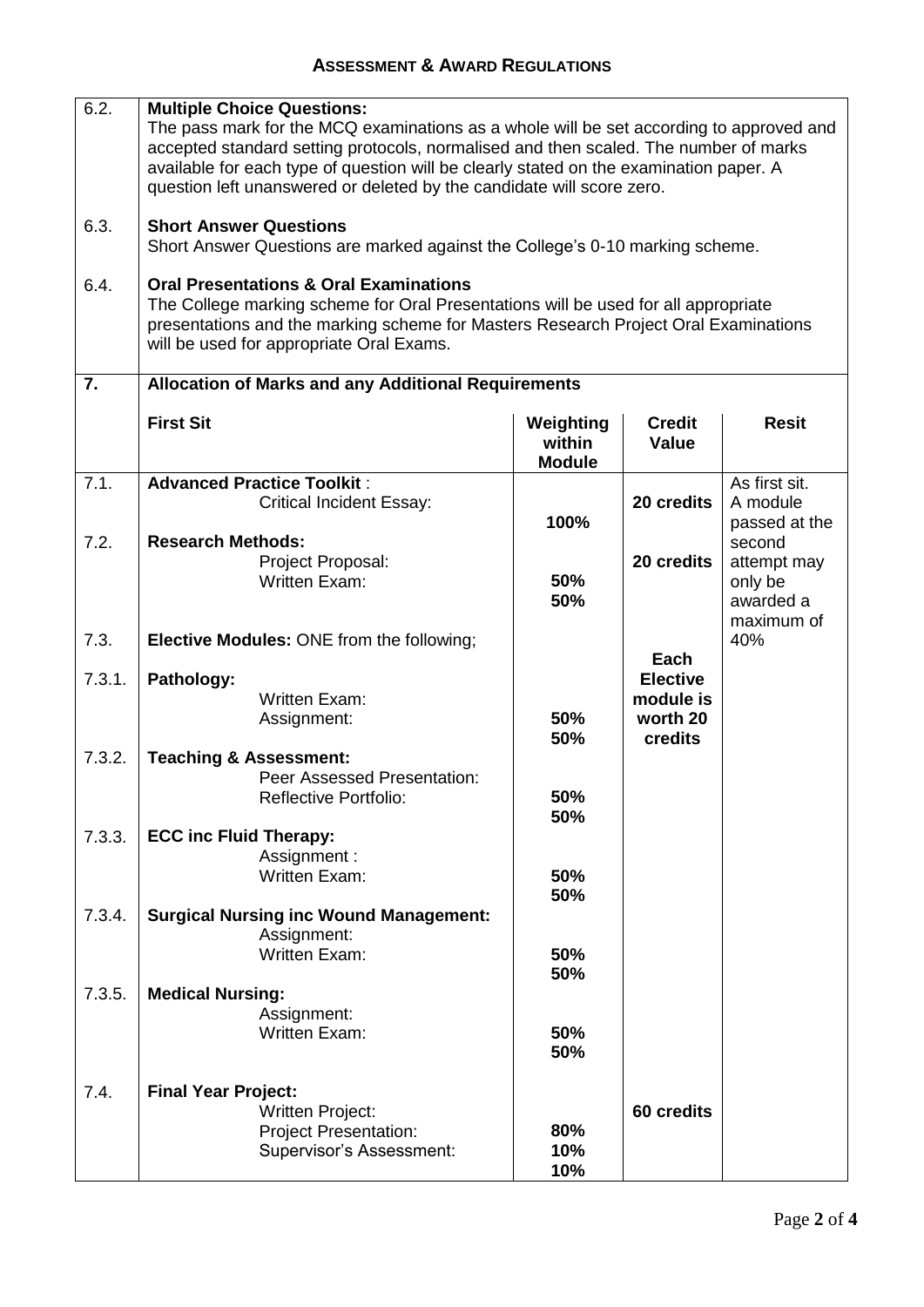$\Gamma$ 

| 7.5.  | The Year 4 mark will be comprised of the marks achieved for the 3 module (50%) plus the<br>Final Year Project component marks (50%).                                                                                                                                                                                  |  |  |  |
|-------|-----------------------------------------------------------------------------------------------------------------------------------------------------------------------------------------------------------------------------------------------------------------------------------------------------------------------|--|--|--|
| 8.    | <b>Requirements to Pass</b>                                                                                                                                                                                                                                                                                           |  |  |  |
| 8.1.  | <b>Requirements to Pass Each Module</b><br>In order to pass a module and obtain the associated credits a student must obtain<br>an aggregate average of 40% from the assessment activities combined.                                                                                                                  |  |  |  |
| 8.2.  | <b>Requirements to be Awarded the BSc</b><br>To have passed individual modules which, when combined, amount to 60 credits in<br>total with no module gaining a mark less than 35%.                                                                                                                                    |  |  |  |
| 8.3.  | <b>Requirements to be Awarded the BSc with Honours</b><br>To have passed individual modules which, when combined, amount to 60 credits in<br>total                                                                                                                                                                    |  |  |  |
|       | <b>AND</b><br>To have passed the 60 credit Final Year Project module.                                                                                                                                                                                                                                                 |  |  |  |
| 9.    | <b>Consequences of Failure or Failure to Complete</b>                                                                                                                                                                                                                                                                 |  |  |  |
| 9.1.  | A candidate who is awarded a mark less than 35% in any module will be required to resit<br>any failed assessment activity, at the next available opportunity, in order to pass the<br>module overall. The module mark obtained at the second (resit) attempt will be no greater<br>than a bare pass (40%).            |  |  |  |
| 9.2.  | A candidate who is awarded a mark between 35% - 40% in any module will have the option<br>to resit any failed assessment activity, at the next available opportunity, in order to pass the<br>module overall. The module mark obtained at the second (resit) attempt will be no greater<br>than a bare pass (40%).    |  |  |  |
| 9.3.  | A candidate who unable to obtain the award at the second attempt is required to relinguish<br>the course. S/he will have the right of appeal as described in College Regulations. A<br>candidate who is eligible for BSc but not BSc Honours will also have a right of appeal as<br>described in College Regulations. |  |  |  |
| 10.   | <b>Award and Classification</b>                                                                                                                                                                                                                                                                                       |  |  |  |
| 10.1. | The marks from Year 1, 2, 3 and 4 shall be weighted as follows, aggregated and then<br>scaled to a percentage to be used for classification:<br>Year 1:<br>10%<br>Year 2:<br>17.5%<br>Year 3:<br>17.5%<br>Year 4:<br>55%                                                                                              |  |  |  |
| 10.2. | If a candidate has been admitted with exemption directly to Year 2, the marks from Year 2,<br>3 and 4 shall be weighted as follows, aggregated and then scaled to give a percentage to<br>be used for classification:<br>Year 2:<br>19.5%<br>Year 3:<br>19.5%<br>Year 4:<br>61%                                       |  |  |  |